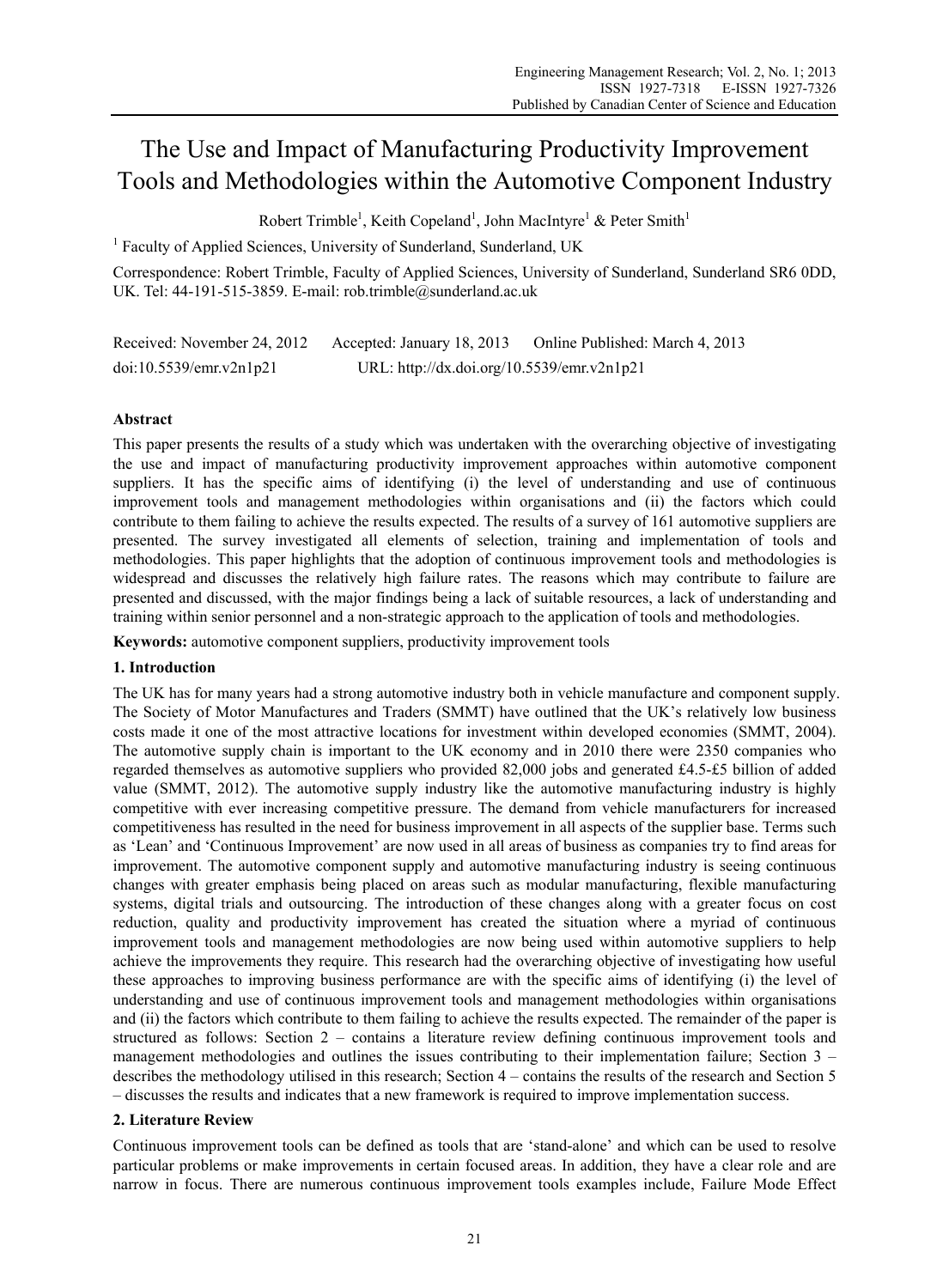Analysis (FMEA), 5s and Value Stream Mapping. Individual continuous improvement tools do not need any other tools or methodologies to be able function and come in many forms ranging from very simplistic to complex. As they tend to be only used in certain areas of the company, they do not normally require significant resources or investment other than initial training and implementation. Dale and McQuater (1998) draw distinction between a tool (what we have termed a continuous improvement tool) and a technique (what we have termed a management methodology). A tool is a simple standalone application; whereas a technique tends to be a more comprehensively integrated approach to problem solving that might rely on a number of supporting tools.

Bamford and Greatbanks (2005) and McQuater, Scurr, Dale & Hillman (1995) refer to management methodologies as 'techniques' and describe them as wider applications often resulting in the need for more thought, skill and training to be used effectively. Management methodologies are sometimes referred to as 'radical' improvement programmes (Michela, Jha & Noori, 1996) and are best described as being the whole 'tool kit' with the tools inside the 'integrated tool kit' being a specific set of continuous improvement tools. Management methodologies are the 'road map' or 'project plans' that give a step by step systematic approach to problem solving. Management methodologies are normally adopted across many facets of the organisation and often need substantial resources and budgets for training, implementation and sustainability. Examples of management methodologies are Total Quality Management (TQM), Business Process Reengineering (BPR), Six Sigma (6σ) and Objective Policy Deployment (OPD). A global manufacturing industry benchmark survey conducted by Deloitte Touche Tohmatsu (2004) found that the companies connected with the automotive industry have adopted management methodologies in greater numbers than general manufacturing companies. Bunney and Dale (1997) found that the use of particular tools or techniques is related to the stages of development of the organisations improvement process.

The selection of the correct tool or management methodology is key to any continuous improvement intervention programme. Pavnaskar, Gershenonson, & Jambekar (2003) suggest there is a plethora of different tools and methodologies developed for different purposes whilst Bhuiyan and Baghel (2005) comment: *"To the author's knowledge little focus has been directed towards developing a framework or model that would enable an organisation to identify the continuous improvement methodology that best suits its needs".* Pavnaskar et al (2003) have also highlighted that there have been many misapplications of lean tools and suggests that these fall in to three categories: the use of wrong tool to solve problems; the use of a single tool to solve all problems and the use of the same set of tools on all problems.

Herron and Braiden (2004) observed 43 manufacturing companies and highlighted similar issues to those outlined by Pavnaskar et al (2003). They have added to this list stating that through their observations there is a fourth point which is a lack of understanding of the tools. Grunberg (2007) states that just as there are often different sources of a problem, there are also different opinions regarding the most appropriate improvement tool to use. The selection of tools and methodologies together with their implementation is a major problem for many companies (Wickens, 1998; Grunberg, 2003).

Although much work has been done to deploy management methodologies and tools, the literature suggests that project failure continues to be an issue. Published figures generally show a high percentage failure rate (Chang 1995; Hurst 2005). Published success rates vary but there are examples of success rates of below 50% or even as low as 20% (Strebel, 1996).

Goldenson and Herbsleb (1995) undertook a survey of 138 organisations which showed that nothing had changed in 26% of companies following continuous improvement efforts, 49% of companies reported disillusionment over the lack of improvement, 72% of process improvement initiatives had suffered due to time and resource limitations, 68% stated the cost of the improvement was more than expected, and 67% believed they needed more guidance about exactly how to implement successful process improvement programs.

Although continuous improvement tools and management methodologies are said to be generic and can be applied to any process and any industry (Weller, 2000; Bamford & Greatbanks, 2005), the implementation period and the period of time required for the tools or methodologies to become embedded within the company may be a function of the nature of the industry. There would appear to be limited evidence within the literature to suggest that any specific tool or methodology was more prone to failure. Indeed, the reasons for failure are many, and can be broadly categorised as below:

- Lack of resources
- People and cultural issues
- Poor implementation and planning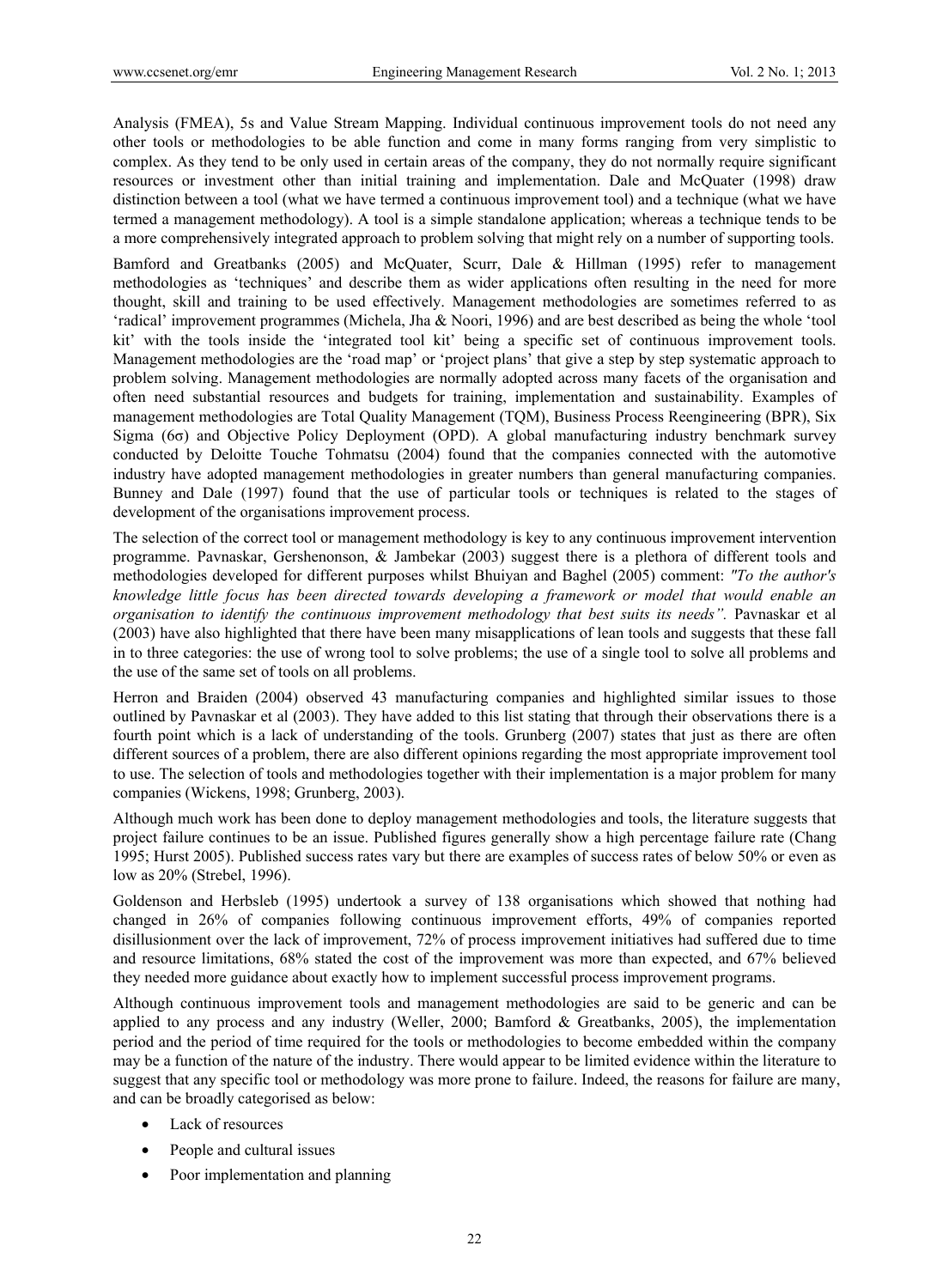- Poor management commitment
- Poor tool and project selection
- Poor communication
- Lack of training

Each of these is discussed below.

*Lack of resources:* Many improvement activities are initiated to reduce costs and improve productivity. Organisations do this because they are already over committed on headcount and budget, and costs are often spiralling out of control. It is very hard for these companies to release staff from core activities to allow them to participate in improvement projects and there is little cash available to pay for consultants and training. However many realise that they need to improve their performance so valuable resources have to be given up if any improvements are to be made. Failure is found in organisations who try to cut corners on resources only to find that it costs them valuable time and money, and employee moral decreases leading to even more resistance to future initiatives (Perry, 1995; Cooke & Dale, 1995).

*People and cultural issues*: Bessant, Caffyn, Gilbert, Harding & Webb, (1994) believed that the factors which could inhibit the momentum for continuous improvement included a lack of commitment, and cultural issues. There was also evidence that companies look for what they termed the 'big bang' innovation whilst undervaluing incremental changes. Yeh (2003) discusses how a successful management methodology such as TQM requires employees' engagement in extra-role behaviours. Yeh's study identified critical factors that may enhance or hinder employees' participation in management methodologies. Pavnaskar et al (2003), Herron (2006) and Aubrey (2001) discuss success and failure of change interventions and the reasons why some organisations are successful whilst others using the same tools or methodologies had abject failure.

*Poor implementation and planning:* Management methodologies may be applied to existing problems rather than using them to analyse critical business processes and develop alternative business methods. In such cases implementation may be swift but incorrectly focused on non-critical performance measures of the organisation resulting in less impact on the business. Management methodologies may best be suited for use in companies in a dynamic environment, or ones needing to undergo radical change, these may be companies who are wholly inefficient or have been stagnant in their development for many years (Dillard, Ruchala & Yuthas 2005). Where companies have previously implemented management methodologies their successful or failed implementation can affect employee attitudes to any new methodology. The success of past change efforts, the current degree of employee involvement and trust, and top management's enthusiasm are all factors that may be involved in choosing management methodologies and how they are implemented (Dillard et al, 2005). A poor understanding of these situations may lead organisations to choose a management methodology which its culture is not suited to and which could therefore lead to the failure of the implementation.

*Poor management commitment:* For continuous improvement to be successful there has to be a supportive organisational structure with clear management commitment (Kotter, 1995; Herron, 2006). Senior management often agree to support improvement initiatives without completely realising the investment required (Stelzer and Mellis, 1998) which may be due to their lack of understanding of the continuous improvement tools. Emiliani and Stec (2005) found that where a continuous improvement transformation had been the most successful there was long term sustainability in senior management commitment. A lack of senior management vision in terms of the end objectives sought, lack of support by the leaders and the inability to introduce and make change happen will result in almost certain failure (Herron, 2006). This was also noted in works by Aubrey (2001), and Kwak and Anbari (2004).

*Poor tool and project selection:* Continuous improvement tools or management methodologies can be adopted without being part of a companywide or specific improvement programme. The reasons for selection are often ad-hoc (Samson & Challis, 2002) and there is a view that some tools may be too simplistic and not appropriate for the project to which they are applied (Bamford & Greatbanks, 2005).

*Poor communication:* For any change initiative to be accepted the employees need to be made aware of the reasons for its implementation, how it will be implemented, when and by whom. Poor communication leads to speculation and rumour with employees making up their own reasons for the implementation with most relating this to job losses etc. Even if organisations consider their communication mechanism to be good, thought should be given to ensuring that all employees are given the same clear message, if possible all at the same time. This may involve having communication methods beyond the existing communication processes. Kotter (1995) highlights the significance of communication when he cites that communication is a difficult task stating that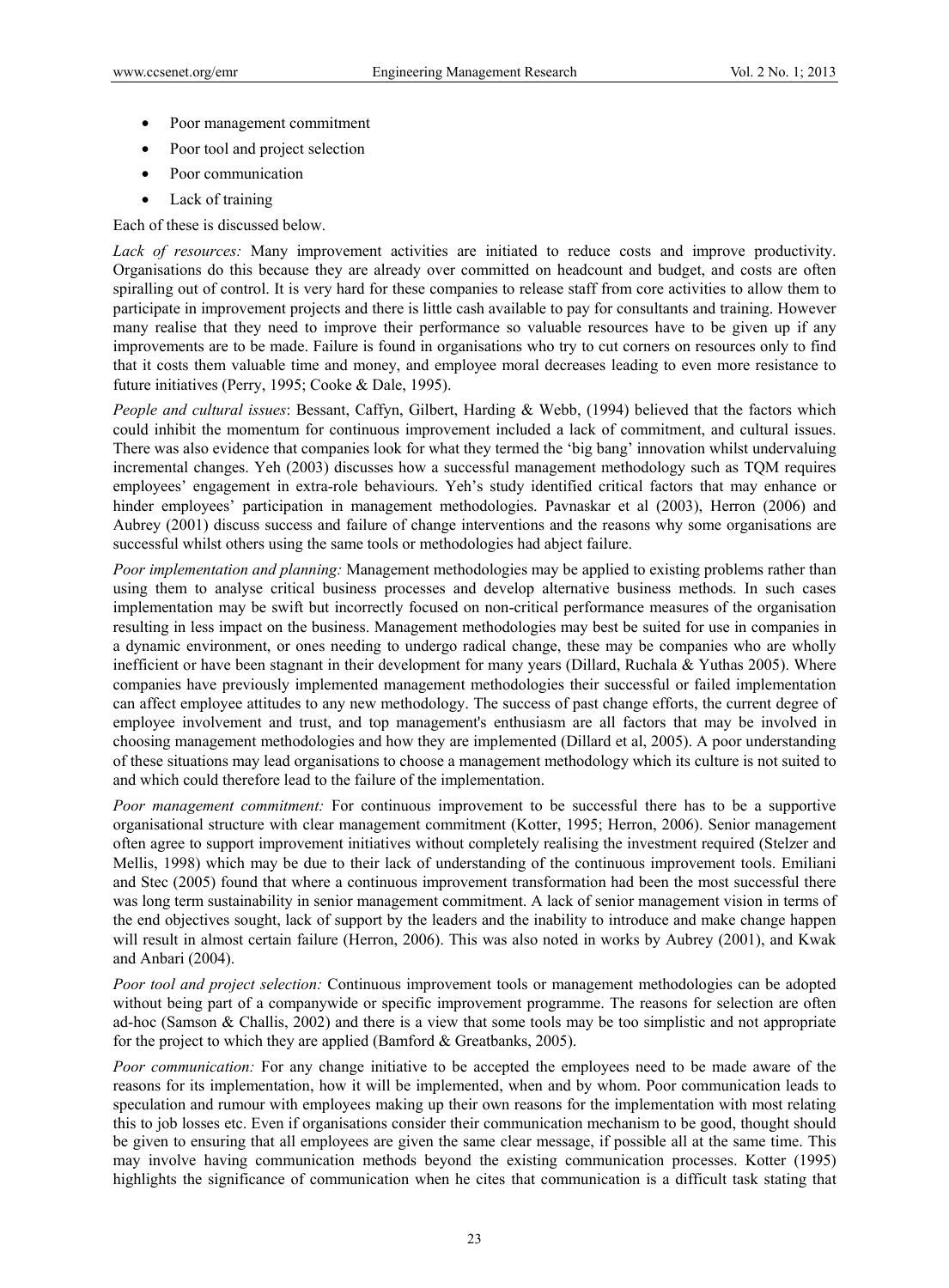common pitfalls are for senior executives to communicate during initiation of training but after this no further communications takes place leaving the employees wondering if the methodology was just another fad which has failed. It is not uncommon to find that some companies have little interaction or communication between different parts of the organisation and don't communicate on general business let alone improvement initiatives. They tend to remain in what is termed as 'silos' rarely indulging in cross functional communication. Many publications suggest the importance of 'broadcasting' project information, especially success stories and the need to be an open organisation (Powell, 1995).

*Lack of training:* Pavnaskar et al (2003) ascertained that failure through misapplications of tools and methodologies tended to occur at an early stage of the development of continuous improvement in the organisation, when there was a lack of understanding and knowledge of the tools and methodologies, due to a lack of training. Continuous improvement tools and management methodologies should be part of a detailed implementation and improvement plan, and to succeed require that a number of critical success factors are met, including a full training plan (McQuater et al., 1995).

This section has highlighted that whilst there is a wide selection of tools and methodologies available there is also a significant possibility of initiatives failing to reach their intended objective due to a number of common and fundamental factors.

# **3. Methodology**

This research had the overarching objective of investigating how useful continuous improvement tools and methodologies were as approaches to improving business performance. The specific aims were to identify (i) the level of understanding and use of continuous improvement tools and methodologies within automotive supplier organisations and (ii) the factors which contribute to them failing to achieve the results expected.

The research was undertaken with the cooperation and support of a global automotive OEM who have a manufacturing plant within the UK. The OEM allowed access to their first tier supplier network, provided an introductory letter and data on supplier performance. The method used to collect data was a detailed survey with follow-up telephone interviews with all respondents to provide additional clarity and information. The survey took the form of a self-completion questionnaire completed by Quality Directors, Quality Managers or Continuous Improvement Champions in each organisation, and consisting of questions either asking for a rating on a Likert scale (Easterby-Smith, Thorpe, & Lowe, 2002) or those asking for qualitative information. The broad topics asked in the survey were related to understanding the use of continuous improvement tools and management methodologies within the supplier base. The survey investigated which continuous improvement tools and management methodologies were being used and their success rates, in addition to associated issues such as awareness, costs, training and management support etc.

#### **4. Results**

The sample size for the survey was 267 (all the OEM's first tier suppliers) and had a response rate of 60.67% (n=162). The breakdown of responses was: 82 UK suppliers (51%) and 80 non-UK suppliers (49%). Due to the diverse products delivered by component suppliers it was decided to also categorise responses by primary product group supplied to the OEM (Table 1). The product groups selected were:

- Trim components including items such as glazing, internal and external plastics and rubbers, carpets, soft furnishings, etc.
- Chassis components including wheels, tyres, engine components, sub-frames, suspension, brake systems, exhausts etc.
- Electrical components including radios, engine management systems, wiring harnesses, computers, switches, lighting etc.

| <b>Product Group</b>  | UK Suppliers  | Non UK Suppliers |
|-----------------------|---------------|------------------|
| Trim $(30.8\%)$       | $30(18.5\%)$  | $20(12.3\%)$     |
| Chassis $(50\%)$      | 43 $(26.5\%)$ | 38 (23.5%)       |
| Electrical $(19.2\%)$ | $9(5.6\%)$    | $22(13.6\%)$     |

| Table 1. The breakdown of responses by location and product type |  |  |  |
|------------------------------------------------------------------|--|--|--|
|------------------------------------------------------------------|--|--|--|

#### *4.1 Knowledge of Tools and Methodologies*

The data was used to determine the level of understanding of continuous improvement tools and management methodologies by senior personnel within the automotive supplier organisations (Table 2).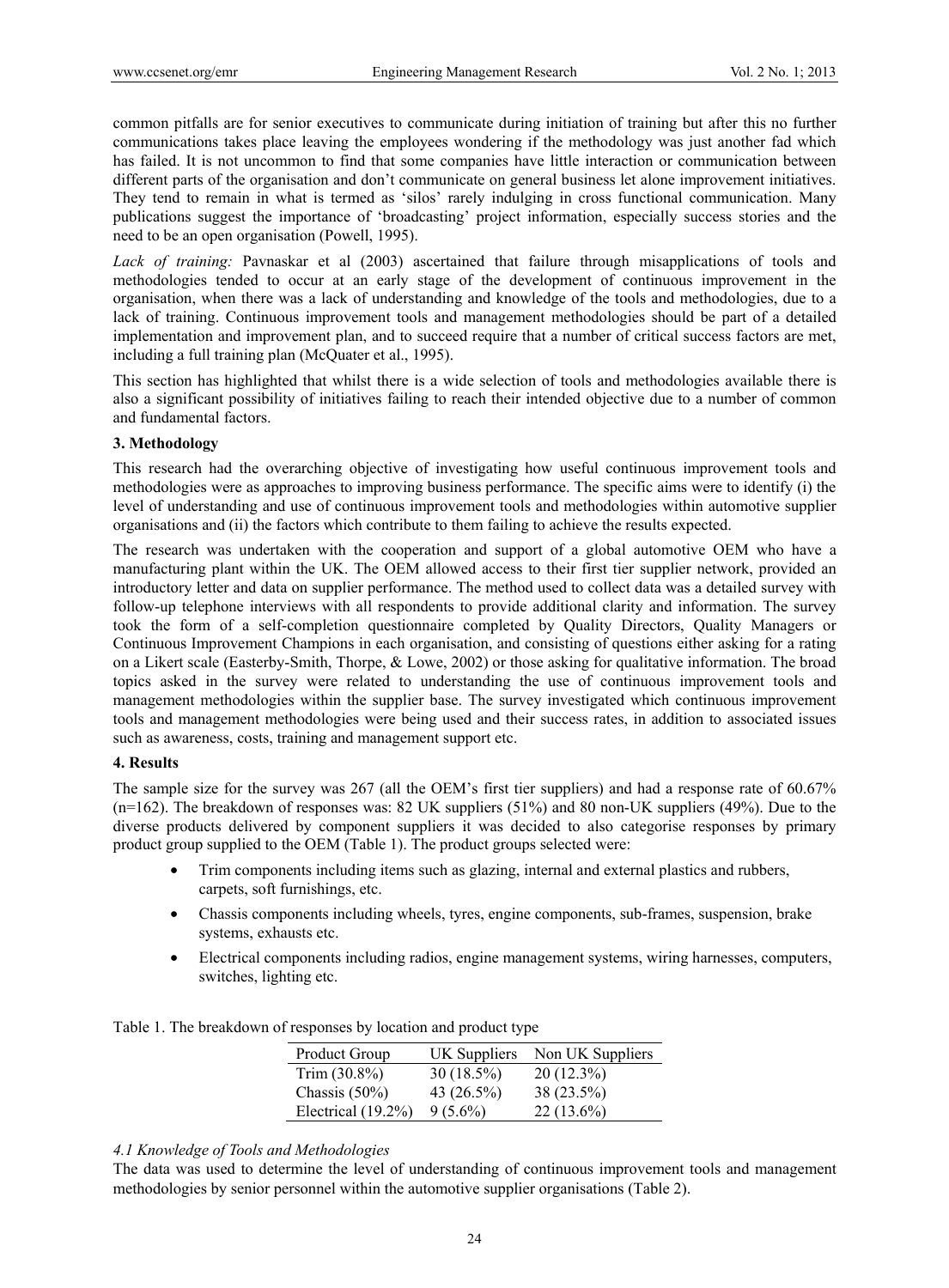| Location        | Good understanding of        | Good understanding of    | Considered to have good |
|-----------------|------------------------------|--------------------------|-------------------------|
|                 | continuous improvement tools | management methodologies | overall 'Lean Acumen'   |
| UK $(n=82)$     | $n = 24(29.3\%)$             | $n = 17(20.7%)$          | $n = 16(19.5\%)$        |
| Non-UK $(n=80)$ | $n = 33(41.25%)$             | $n = 24$ (30%)           | $n = 22$ (27.5%)        |
| All $(n=162)$   | $n = 57(35.2\%)$             | $n = 41(25.3\%)$         | $n = 38(23.5\%)$        |

Table 2. The level of understanding of continuous improvement tools and management methodologies

Reviewing the findings there would appear to be a relatively low understanding of both tools and methodologies. In addition only 23.5% of respondents were deemed to have a good overall 'lean acumen' and understood the part that tools and methodologies play in continuous improvement implementation.

Respondents were asked to indicate how they had gained their understanding of continuous improvement (Table 3). It appears that most had only a superficial level of understanding of continuous improvement tools and management methodologies, with many of them receiving little or no formal training and actually only knowing of them through attending business conferences or through business publications.

| Table 3. How knowledge of continuous improvement tools and management methodologies was gained |  |  |  |
|------------------------------------------------------------------------------------------------|--|--|--|
|                                                                                                |  |  |  |

|               | Received awareness training Received full training |                  | Conference or business publications |
|---------------|----------------------------------------------------|------------------|-------------------------------------|
| CI Tools      | $n = 47(29.0\%)$                                   | $n = 25(15.4\%)$ | $n = 82 (100\%)$                    |
| Management    | $n = 62$ (38.3%)                                   | $n = 34(21.0\%)$ | $n = 80(100\%)$                     |
| Methodologies |                                                    |                  |                                     |
|               |                                                    |                  |                                     |

Note: Respondents could specify more than one answer

# *4.2 The Use of Continuous Improvement Tools in Automotive Suppliers*

Each supplier was given a list of tools and asked to state if they had used the tools, if they were still using the tools, and how they rated the usefulness of the tool (Figure 1).

| Tools                        | Percentage of<br>suppliers using<br>the tool | Average rating of<br>suppliers still<br>using the tool | Average rating of<br>suppliers no<br>longer using the<br>tool | Difference in<br>rating |
|------------------------------|----------------------------------------------|--------------------------------------------------------|---------------------------------------------------------------|-------------------------|
| <b>FMEA</b>                  | 65.93                                        | 3.44                                                   | N/A                                                           | N/A                     |
| Pareto                       | 65.38                                        | 3.58                                                   | 2.92                                                          | 0.66                    |
| Process Capability           | 63.74                                        | 3.56                                                   | 3.38                                                          | 0.19                    |
| Cause and Effect             | 60.99                                        | 3.50                                                   | 3.06                                                          | 0.44                    |
| Flow Charting                | 60.99                                        | 3.40                                                   | 3.00                                                          | 0.40                    |
| <b>Brain Storming</b>        | 59.89                                        | 3.47                                                   | 2.65                                                          | 0.82                    |
| SPC                          | 55.49                                        | 3.30                                                   | 2.84                                                          | 0.46                    |
| Histograms                   | 54.40                                        | 3.42                                                   | 2.54                                                          | 0.88                    |
| <b>Standard Operations</b>   | 53.85                                        | 3.46                                                   | 3.23                                                          | 0.23                    |
| Control Charts               | 52.75                                        | 3.41                                                   | 2.70                                                          | 0.71                    |
| 5S                           | 51.10                                        | 3.46                                                   | 2.79                                                          | 0.67                    |
| 5 Why's                      | 50.55                                        | 3.41                                                   | 2.92                                                          | 0.49                    |
| Kaizen                       | 45.05                                        | 3.35                                                   | 2.52                                                          | 0.83                    |
| <b>Risk Analysis</b>         | 39.56                                        | 3.40                                                   | 2.57                                                          | 0.83                    |
| <b>JIT</b>                   | 31.32                                        | 3.29                                                   | 2.67                                                          | 0.63                    |
| Gantt Charts                 | 30.22                                        | 3.32                                                   | 2.52                                                          | 0.80                    |
| <b>Tree Diagram</b>          | 21.98                                        | 3.15                                                   | 2.12                                                          | 1.03                    |
| <b>Prioritisation Matrix</b> | 19.78                                        | 3.28                                                   | 2.71                                                          | 0.57                    |
| Run Charts                   | 19.78                                        | 3.23                                                   | 2.22                                                          | 1.01                    |
| Radar Charts                 | 19.23                                        | 2.82                                                   | 2.09                                                          | 0.74                    |
| <b>Scatter Diagrams</b>      | 19.23                                        | 2.97                                                   | 1.76                                                          | 1.21                    |
| Minitab                      | 16.48                                        | 3.55                                                   | 2.38                                                          | 1.17                    |
| <b>Balanced Scorecard</b>    | 15.93                                        | 3.29                                                   | 2.90                                                          | 0.39                    |
| Story Board                  | 15.93                                        | 3.00                                                   | 2.42                                                          | 0.58                    |
| <b>Activity Networking</b>   | 14.84                                        | 3.22                                                   | 2.58                                                          | 0.64                    |
| Correlation                  | 13.19                                        | 3.04                                                   | 2.44                                                          | 0.61                    |
| Annova                       | 10.44                                        | 3.16                                                   | 2.11                                                          | 1.05                    |
| Affinity                     | 9.34                                         | 2.82                                                   | 1.92                                                          | 0.90                    |
| Kepnor Tregoe                | 8.24                                         | 2.33                                                   | 1.67                                                          | 0.67                    |
| Sipoc                        | 8.24                                         | 3.39                                                   | 1.88                                                          | 1.52                    |
| Stakeholder Analysis         | 7.69                                         | 3.07                                                   | 1.75                                                          | 1.32                    |
| Forcefield Analysis          | 6.59                                         | 3.08                                                   | 2.50                                                          | 0.58                    |
| RACI                         | 4.40                                         | 3.13                                                   | 2.50                                                          | 0.63                    |
|                              | Average =                                    | 3.25                                                   | 2.51                                                          |                         |
|                              | Std Deviation =                              | 0.26                                                   | 0.43                                                          |                         |

Figure 1. Continuous improvement tools used by the OEM's supplier base

(Note: tool rating relating to the usefulness/ease of use of the tool using Likert Scale of 1 to 5, where  $5 = \text{very}$ ) useful to  $1 =$  of no use.)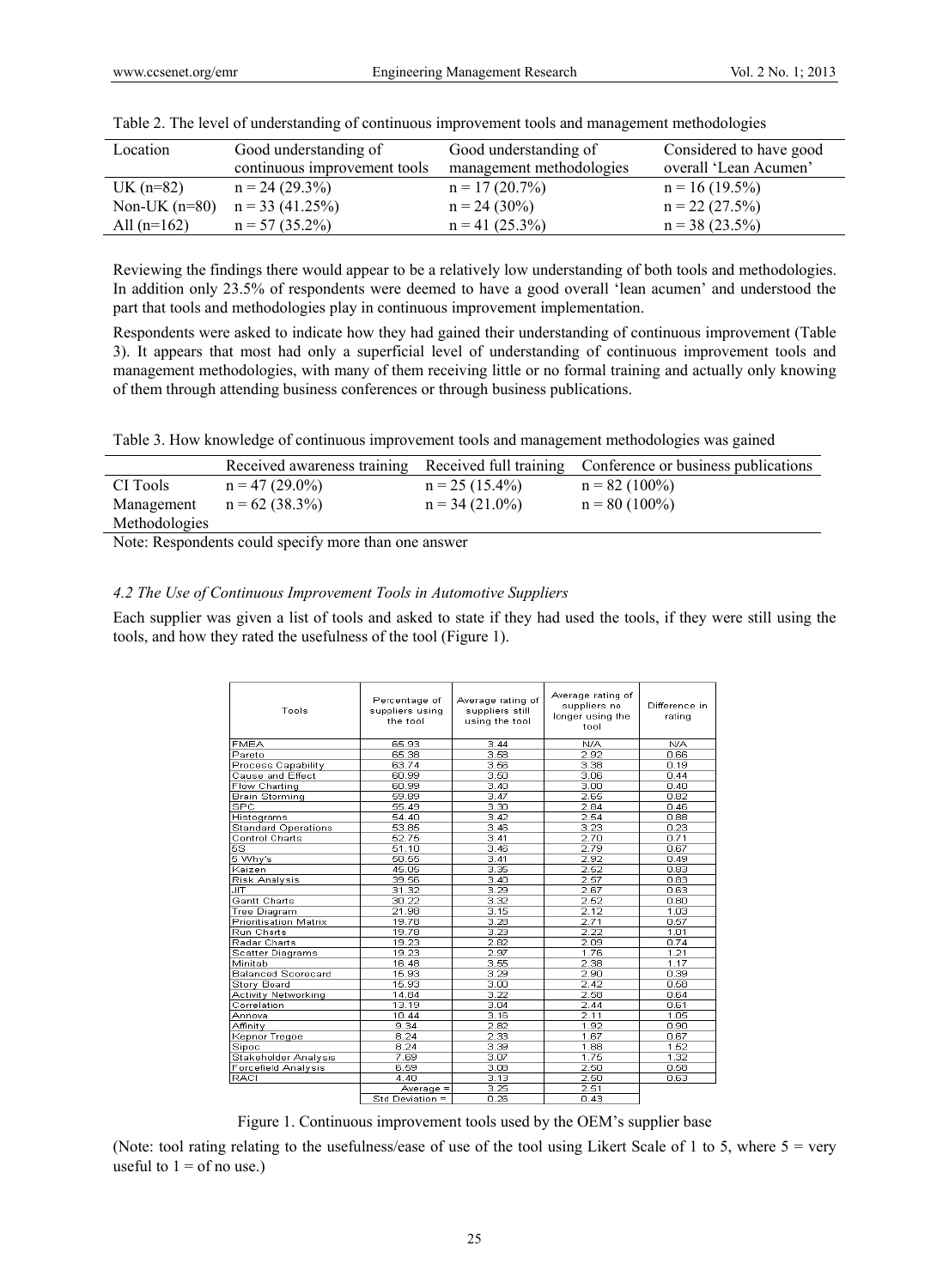Three key conclusions can be drawn from the analysis of the data collected on the use of continuous improvement tools:

- A very large number of tools are being used that range from the simplistic to the more advanced. In addition, some organisations are using a large number of tools, i.e. all of the 33 tools contained within the list.
- The indicators (average scores and the difference between scores) would support the assumption that tools largely continue to be used where they are perceived to be of value to the organisation. There is no difference between the amount of tools adopted by an organisation and their location, the products they produce and the focus of their company business.
- One of the tools, 5S, was found to be increasing in its use probably due to the fact that is seen as being the starting point and the foundation for continuous improvement. Unfortunately, during the telephone interviews it became apparent that many of the automotive suppliers are doing little more than housekeeping, rather than using 5S in the way intended.

# *4.3 The Use of Management Methodologies*

Suppliers were asked in the survey to explain which management methodologies they used, when they were implemented and if applicable when did they stop using them. When considering usage the results indicate that Benchmarking (used by 50% of respondents) and TQM (used by 42% of respondents) were the most commonly used with Policy Deployment (used by 29.5% of respondents) third. 50% of suppliers indicated that they had implemented Benchmarking; this can be broken down further into distinct groups:

- Group 1: Suppliers compare their performance against other factories in their own company group. 83 suppliers said they performed this level of benchmarking.
- Group 2: Suppliers compare their performance against competitors in their own field. 76 suppliers said they performed this level of benchmarking.
- Group 3: Suppliers compare their performance as discussed in group 1 and 2 above but also to other organisations outside of their own product group or manufacturing areas. 14 suppliers indicated that they performed this level of benchmarking.

There were differences in the amount of methodologies used by each product group with the 'Electrical' suppliers scoring the highest for usage in four out of six methodologies (Table 4). Initially there seemed to be no clear reason why this should be or why BPR is so low at only 9.68% for Electrical suppliers. However when questioned, the Electrical suppliers indicated that BPR was considered to be out of date as a methodology and had been superseded by Six Sigma and more recently through the resurgence of Policy Deployment.

| Product Group               | TOM | Six Sigma | Bench-marking | Change Management | BPR | Policy Deployment |
|-----------------------------|-----|-----------|---------------|-------------------|-----|-------------------|
| Chassis suppliers           |     | 20        | эu            |                   |     |                   |
| <b>Electrical Suppliers</b> | 68  |           | 58            |                   |     | 48                |
| Trim suppliers              |     |           | 49            | 20                |     |                   |
| Total Percentage            | 42  |           | $_{\rm 50}$   |                   |     |                   |

Table 4. The use of management methodologies (% of Suppliers)

During the survey and subsequent telephone interviews the suppliers were asked to explain the year they had adopted each methodology and if applicable the year they believed they stopped using them. The literature had indicated that the use of Six Sigma was on the increase (Harry and Schroeder, 2000) however only 26% of suppliers said they were currently using Six Sigma. When analysed further the data showed that there was in fact a declining trend where a reducing number of suppliers were choosing to adopt or continue to use the methodology. The data showed that 51.5% of the suppliers (n=85) had at some point used Six Sigma with a peak of 65 suppliers using the Methodology in 2001. However there had been a steady decline year upon year since 2001 due to its complex nature, expensive training requirements and that many business issues could be addressed with simpler, faster and more effective tools or methodologies. Reasons given for no longer using TQM or BPR included; a belief that the methodologies were too complex and could only be used by suppliers who wanted to change all areas of their business rather than focused areas; or they was seen as an old methodologies launched in the 1980s.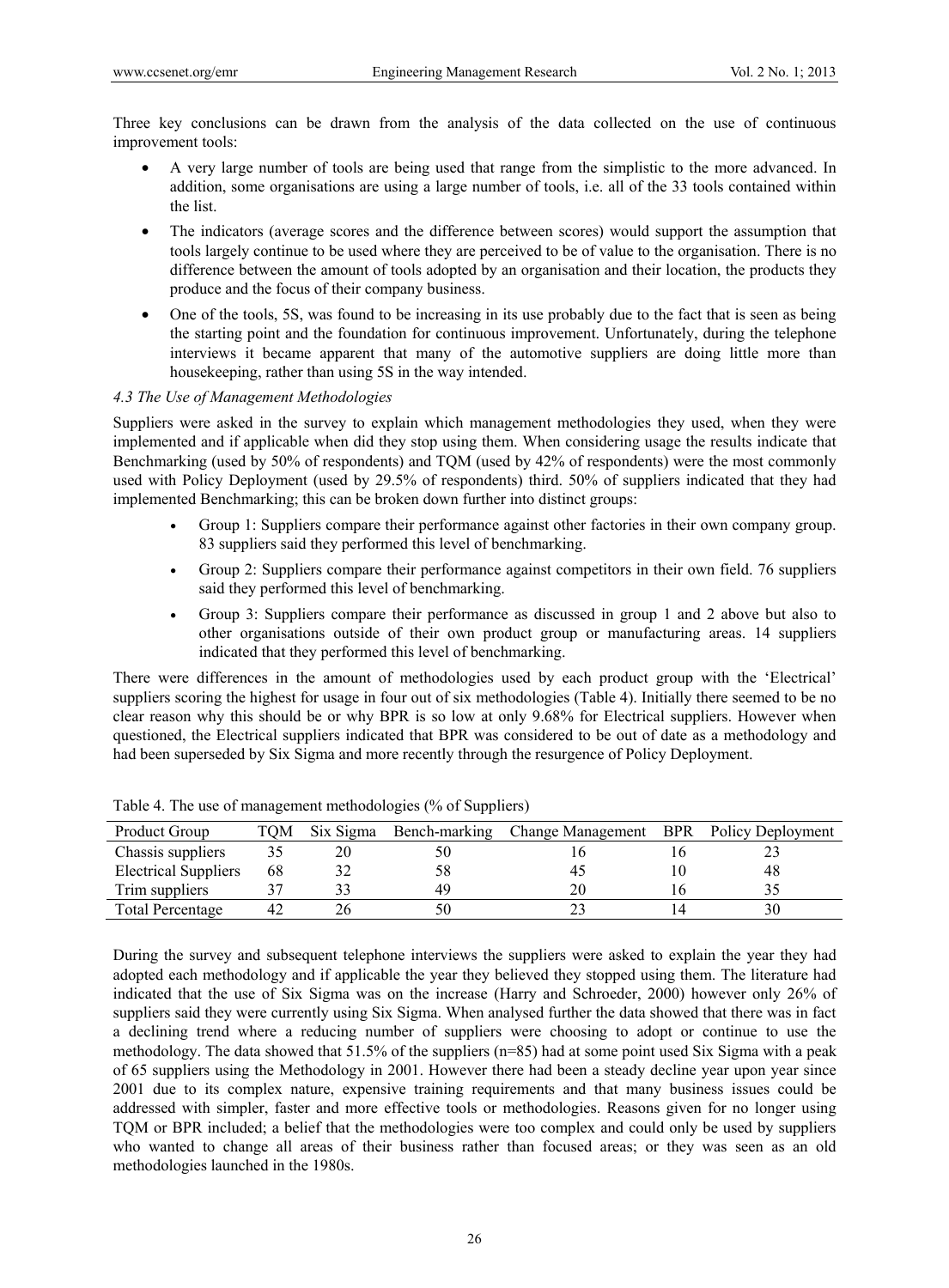The survey showed a decline in BPR, TQM and Six Sigma but when looking at the average time that suppliers used the methodology it was found that there was a difference between each methodology and between locations (Table 5). The table shows that BPR had the shortest life span both in UK (14 months) and Non-UK companies (23 months), followed by Six Sigma and then TQM which was used for the longest period of time. The Non-UK based suppliers were also found to use each of the methodologies for a longer time period than the UK based suppliers. This may suggest that Non-UK based suppliers allow a greater amount of time for planning, implementation and on-going use of the methodologies compared to UK suppliers. During the follow-up telephone interviews all the suppliers were asked to explain why the methodologies were used for the specified period of time and why they were no longer used. It was found that UK suppliers generally rushed in to the implementation with limited planning and a poor supporting structure often resulting in poor sustainability or failure of initiatives. The Non-UK suppliers appeared on average to put a greater emphasis on planning, training and implementation and allowed a greater period of time for the methodology to become embedded. However, surprisingly there was no significant difference in success figures between UK and Non-UK suppliers.

Table 5. The average time methodologies were used by suppliers

|                                                      |     | TQM Six Sigma BPR |    |
|------------------------------------------------------|-----|-------------------|----|
| Average Time (months) used by UK based Suppliers     |     |                   |    |
| Average Time (months) used by non-UK based suppliers | -54 | 35                | 23 |

With the exception of Six Sigma the Non-UK based suppliers used each management methodology in greater numbers (Table 6). Six Sigma is known to be the most recent of the methodologies discussed in the survey so a review of the implementation dates for Six Sigma in each supplier was conducted. The results showed that UK suppliers on average implemented Six Sigma 14 months before Non-UK suppliers (the only exceptions were two suppliers from the USA who adopted the methodology before any UK based suppliers this may be due to Six Sigma originating in the USA). The same implementation study for the other methodologies showed in all cases that the UK based suppliers implemented (on average) the methodologies before Non-UK based suppliers.

| Methodology          | <b>UK Suppliers Using</b> | Non UK Suppliers Using      |
|----------------------|---------------------------|-----------------------------|
|                      | (% of all UK suppliers)   | (% of all Non-UK suppliers) |
| Six Sigma            | 27(33%)                   | $16(20\%)$                  |
| <b>Bench Marking</b> | 33 (40%)                  | 48 (60%)                    |
| <b>TOM</b>           | 22(27%)                   | 46 (57%)                    |
| <b>BPR</b>           | $9(11\%)$                 | 14(17%)                     |
| Change management    | 14 (17%)                  | 24 (30%)                    |
| <b>OPD</b>           | 17(21%)                   | 31 (39%)                    |

Table 6. The use of methodologies by location

Management methodologies were implemented in significantly greater numbers in suppliers whose sole business was automotive related. This was not unexpected as in much of the literature the automotive industry is referred to as taking the lead in many continuous improvement initiatives often implementing tools and methodologies a number of years in advance of non-automotive companies. When questioned the suppliers indicated that they felt that there was ever increasing pressure from the automotive OEM's for cost reduction, quality improvement and to use the management methodologies. In the case of suppliers who manufacture for other sectors the automotive OEM would possibly be unable to apply the same pressure. The power of the OEM to influence the suppliers clearly depends upon the percentage of business each supplier has with the relevant OEM.

Three key conclusions that can be drawn from the analysis of the data collected on the use of management methodologies:

 A range of management methodologies were being used within the respondent organisations as may be expected; however, what was not expected was the small amount of organisations using BPR and the relevant decline in Six Sigma usage. In addition, Benchmarking as a management methodology was the most utilised of the methodologies seeing a considerable resurgence in its use in recent years.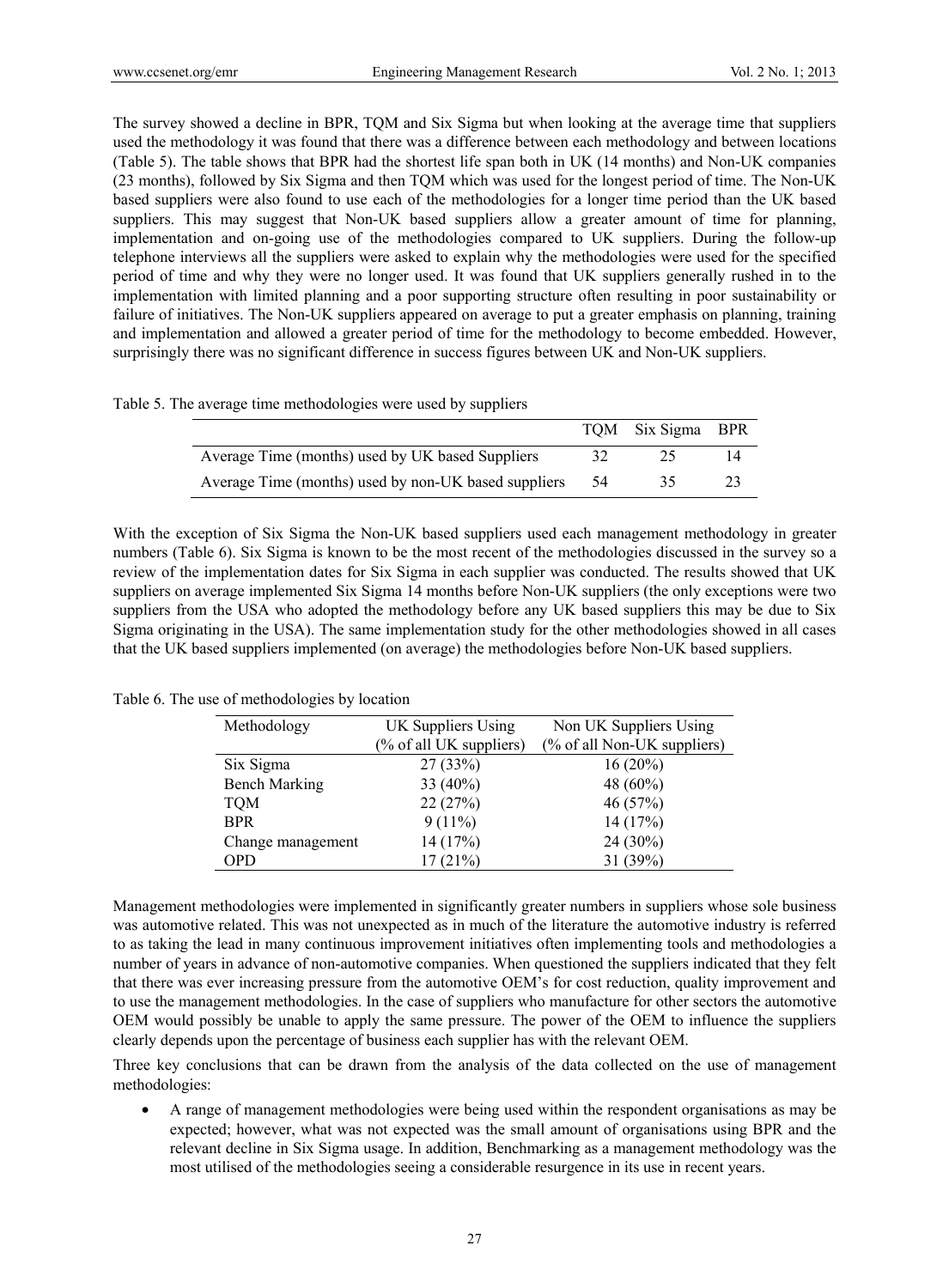- The number of methodologies an organisation adopted was significantly different amongst UK and Non-UK based organisations, with the latter adopting more. In addition, there was a time lag between the adoption of the methodologies in Non-UK organisations, when compared to UK based organisations.
- Suppliers who manufacture products solely for the automotive industry made greater use of management methodologies possibly due to pressure from the automotive OEMs.

# *4.4 The Selection of Tools and Methodologies*

The suppliers were asked a number of questions relating to why continuous improvement tools and management methodologies were actually selected within their organisations. Figure 2 indicates that 69% of suppliers had selected tools or methodologies in order to help solve problems within the business. These results are similar to the finding of Chapman and Sloan (1999) who found that the main reasons for implementing continuous improvement relate to improved quality and problem solving, cost reduction and increased productivity.



Figure 2. The reasons for selection (Note: suppliers were able to select more than one reason)

During the telephone interviews further clarification was sort as to how the current tools and methodologies being used were selected. In 82% of suppliers the tools or methodologies were selected with no specific objectives or strategic application for their use being defined before selection. The tools or methodologies were selected, employees trained and then the company required their staff to identify opportunities to apply the tool or methodology. A large number of suppliers train their staff in continuous improvement tools or management methodologies after which staff then try to identify business issues to which apply their new knowledge. The result in most cases was that the companies would then develop a large list of issues that need to be reviewed and addressed. However, in most of the suppliers the resources were limited and it was both impractical and impossible to address all the issues so some level of issue prioritisation had to take place.

The survey found that 42% of respondents believed that the methods for the selection of tools and methodologies were effective, however over 74% of respondents indicated that their company had no process for highlighting areas for business improvement. It would appear that these two factors demonstrate a lack of strategic thinking in some organisations which has manifested itself in the situation where tools and methodologies are adopted without a specific and relevant business need being identified.

It was also suggested by some of the respondents that senior managers lacked a detailed understanding of tools or methodologies and this had an effect on their ability to make a sound judgement on the rationale for selection. It was found that where a greater understanding of the tools and methodologies existed it was believed that the success rates were higher, a finding of Herron and Braiden (2004).

#### *4.5 Application Failure*

The success or failure of the application of continuous improvement tools or management methodologies within an organisation can be judged in terms of how it meets its intended objectives. A good implementation with a problem solved or productivity improvement made, will give the tool or methodology some credibility with the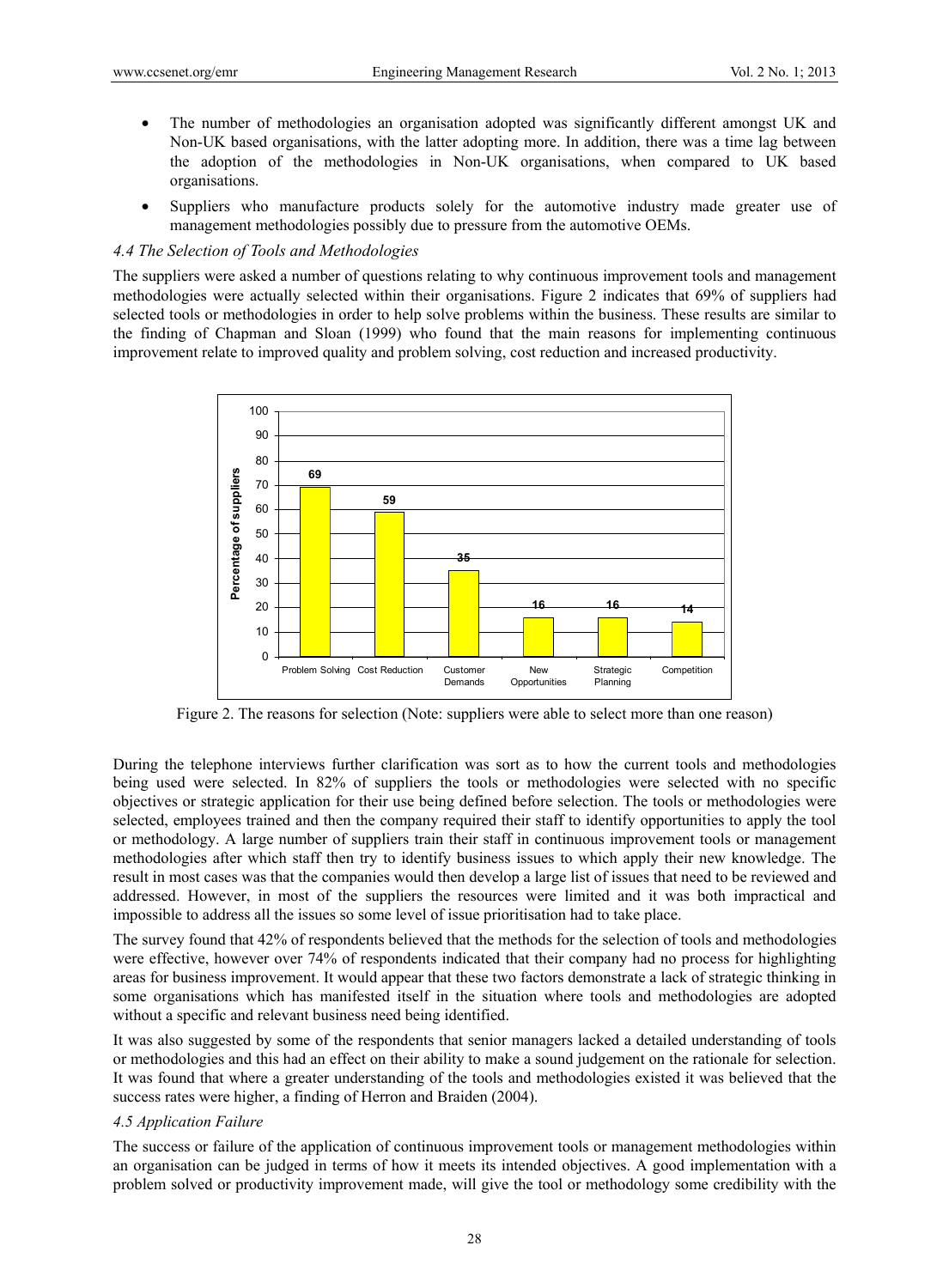users and senior management within the company where as a poor implementation will result in a reluctance to use the tool or methodology for future activities.

The suppliers were asked to indicate what percentage of activities and implementations delivered the required results and were therefore deemed to be successful. The average failure rate for all companies was 27%. In addition 93% of the suppliers indicated that they had experienced some level of failure although 40% of these could not quantify the amount of failure within their companies as they did not measure success rates. This is a worrying statistic considering the amount of resources being invested in the implementation of tools and management methodologies.

The research has indicated that although some initiatives were successful, and met the initial project objectives, there was a secondary negative issue forthcoming from the implementation. An example of this would be where the activity had saved the company money, but where there had been a detrimental effect on the service or output the customer received. This was evident in 5 of the 10 worst performing OEM suppliers (as specified by the OEM's supplier development team) who had implemented improvement programmes and had solved some significant problems, yet their quality performance had declined during this period. This was believed to be due to the company focusing its resources on the improvement programmes and taking their focus off their day to day operations.

This issue was investigated further through analysis of the OEM's supplier performance data. One customer measure, the Parts Per Million (PPM) defect ratio for parts delivered to the OEM was compared looking at each companies PPM level before and after the introduction of one methodology Six Sigma. Six Sigma was selected as it is seen as being a methodology that uses a myriad of statistical tools and techniques to fully analyse issues, to establish root cause and to develop robust countermeasures. Many Six Sigma projects are reported to have both a high impact on cost savings and quality within companies implementing it.

The analysis has shown that of the suppliers implementing Six Sigma 44% of suppliers had improved their quality performance, 19% had not changed and 37% had significantly got worse. Several of the suppliers believed that their worsening PPM performance could not be directly related to the Six Sigma implementation, but they did agree that resources were being used to support Six Sigma activities in various business areas often to the detriment of manufacturing areas where resources were already stretched. This raises the issue that any implementation will require either additional resources or a recognised change in focus for existing resources. The PPM levels for suppliers before and after implementation were compared looking at product groups (Figure 3) and no one product group was significantly better or worse in PPM than any other. Electrical and Trim product groups had the greater number of improved suppliers however they also had suppliers who's PPM performance had decreased since the introduction of Six Sigma.



Figure 3. Supplier PPM trend: Post -Six Sigma implementation

# *4.6 Reasons for Failure*

The reasons for failure and poor sustainability found in the survey are varied and largely agree with those identified within the literature. Table 7 compares the reasons for failure outlined in the literature to those highlighted and quantified during the survey and telephone interviews.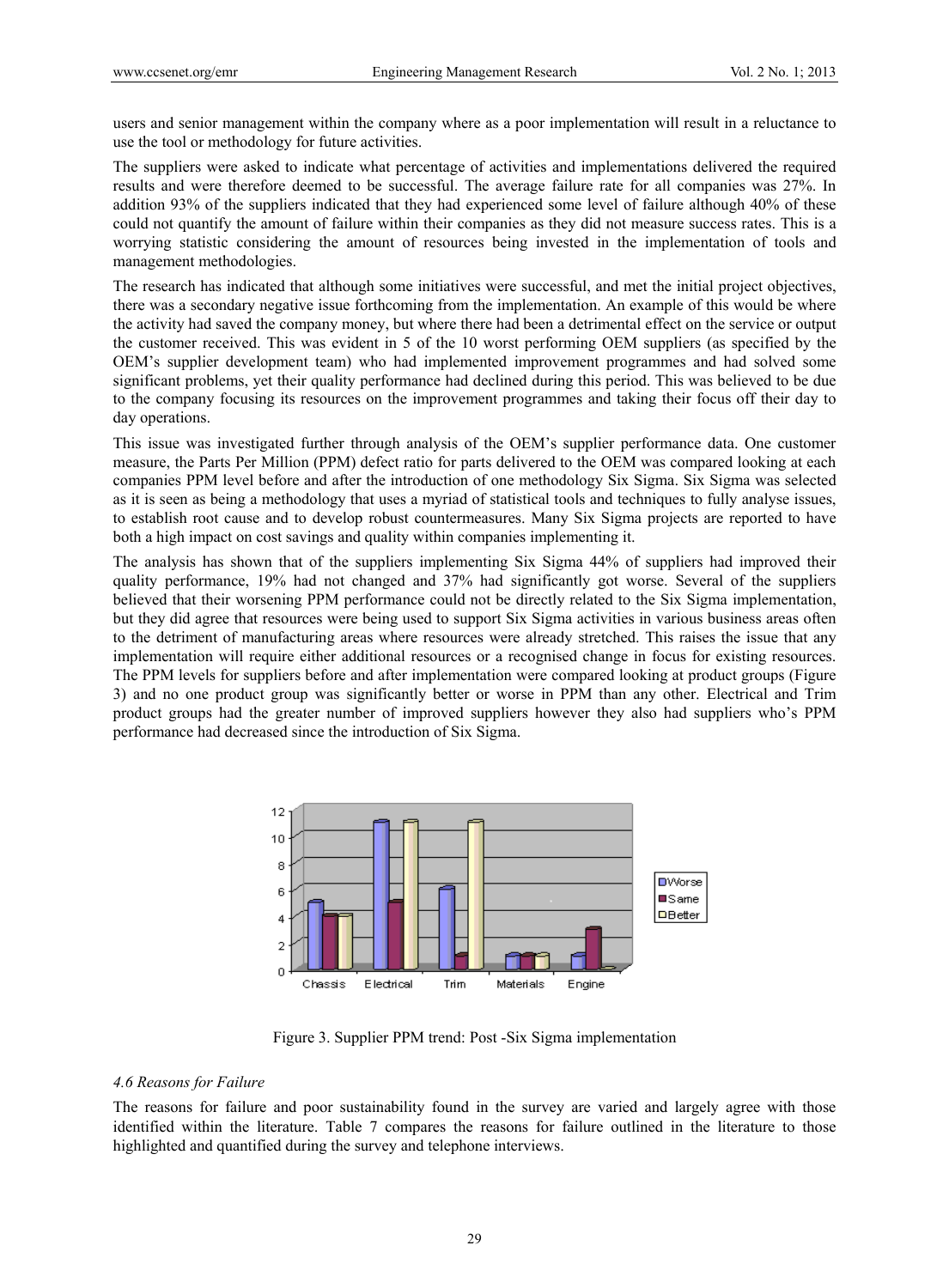| Main reasons for failure forthcoming | Equivalent reasons for failure     | % of survey respondents who    |
|--------------------------------------|------------------------------------|--------------------------------|
| from the 'literature'                | forthcoming from the 'survey'      | stated this reason for failure |
| Lack of Resources                    | Resources                          | 34%                            |
| People and Cultural issues           | Culture and commitment             | 19%                            |
| Poor Implementation and Planning     | Poor Project Management            | 15%                            |
| Poor Management Commitment           | <b>Limiting Management Support</b> | 8%                             |
| Poor Tool and Project Selection      | Poor Project Selection             | 6%                             |
|                                      | <b>Tool Selection</b>              | 8%                             |
| Poor Communication                   | Lack of Communication              | $5\%$                          |
| Lack of Training                     | Lack of Training                   | $5\%$                          |

#### Table 7. Reasons for failure

The lack of resources was cited as the reason for failure for 34% of the respondents. This will now be discussed further. Organisations struggled with resources as their annual budgets were being cut each year and this coupled with the increased pressure from OEM's further increased the pressure on managers to cut costs and reduce budgets. Resources in this context refer to much more than just labour as there were also many issues around budgets and the amount of investment available to support change initiatives.

In addition, 64% of respondents either agreed or strongly agreed that resources had been a barrier to the success of the implementation with some of the companies stating that project team members were expected to participate in projects whilst still carrying out their normal daily functions. Although labour was an important resource having a suitable budget for training and materials was also considered to be important. For management methodologies, such as Six Sigma, the cost is high and companies invest a considerable amount of time and money in its development. The survey found that companies investing in management methodologies thought that the investment was significant, and the use of management methodologies was considered as a key strategy that will allow them to achieve their long term aims and as such need to be resourced appropriately.

> *"Going by the amount of money being invested in its deployment with my own organisation I very much doubt Six Sigma will be short term. I think it will be here a long time as many of the tools have already been tried and tested. I think Six Sigma will however develop and change to suit the needs of the users."*

Managers were found to release the people they could afford rather than people who would be best to support the project.

> *"Our problems seem to be getting people together for any period of time to actually do the projects. The people that are put on to the teams are not the people who can make the decisions."*

The suppliers felt that the introduction of new management methodologies and the cost of consultants go hand in hand. Companies were understandably concerned by the high cost of external support and many feel the consultants have cornered the market and can demand relatively high fees knowing that companies have no choice but to pay up.

> *"Consultants have got it made – a license to print money. The irony is that we used the same consultants to train our staff in Six Sigma's that we also used to introduce TQM and that wasn't very well received throughout the company."*

49% of companies said they had used external consultants whilst introducing continuous improvement tools or management methodologies (56% Non-UK and 43% UK). Most consultants were employed to give training, to facilitate initial projects and help with the initial implementation.

> *"We knew there were going to be considerable costs for training and for consultants as this was the case with our other divisions. However we under estimated the amount of time we needed to employ consultants which was more expense than we had budgeted for."*

Resources are an issue and even more so if companies are struggling to be competitive and having to reduce their headcount in order to make cost saving. This further highlights the need to ensure that continuous improvement initiatives are focused on improving areas or issues that will have a significant impact on business performance.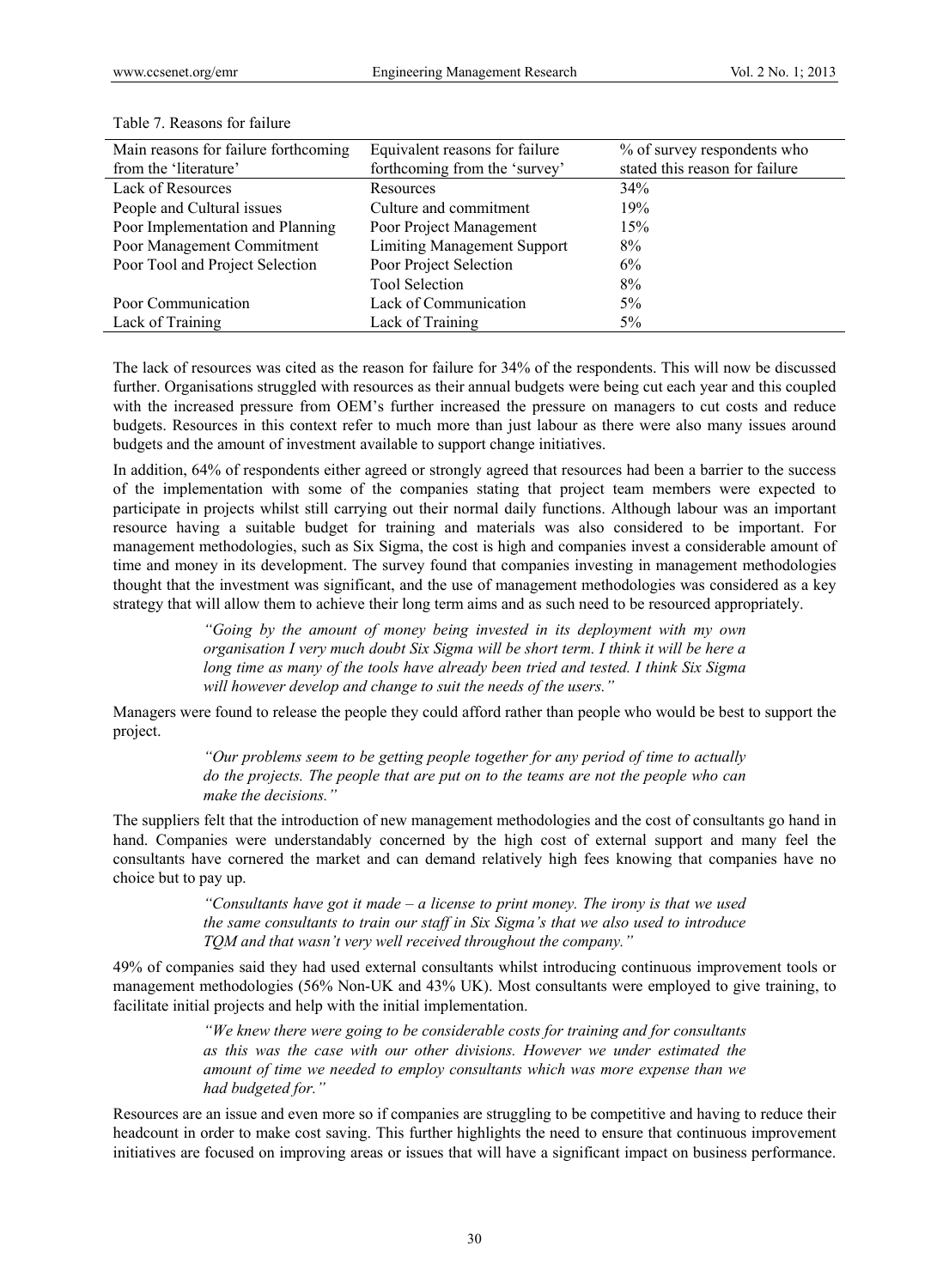To do this effectively companies need to be able to highlight the key business issues and match these with the appropriate tools and methodologies.

#### **5. Discussion**

# *5.1 Key Issues Forthcoming from the Research*

The results from the research have highlighted a number of key issues which need to be addressed if real, and sustainable, benefits resulting from the application of continuous tools and management methodologies are to be achieved. The research has indicated an average implementation failure rate of 27%, with a significant number of suppliers unable to quantify the level of failure due to limited outcome measurement occurring. In addition, as a result of the unique access to the OEM supplier performance data, the research has also highlighted the unexpected consequences of implementation, where product quality has suffered as a result of the diverting of focus and resources to large management methodology based implementations such as Six Sigma.

In essence, it would appear that a number of automotive component suppliers are potentially wasting valuable and scarce resources, effort and missing business opportunities in implementing a range of continuous improvement initiatives which are failing to deliver the results expected. A number of related factors would appear to be contributing to this position:

- The relatively low level of understanding of continuous improvement tools and management methodologies amongst senior personnel,
- The relatively low level of adequate training senior personnel receive in the use and application of continuous improvement tools and management methodologies,
- A lack of a strategic approach to the application of tools and methodologies as a result of tools and methodologies being selected before a clear objective or business need has been identified. This can result in two possible areas of potential misalignment, namely:

(i) *Tool/Methodology Misalignment*: where an inappropriate tool/methodology is applied to solve a particular problem.

(ii) *Deployment Misalignment:* when a fundamental assessment of a company's performance has not been undertaken to identify and prioritise the business areas which would benefit from improvement. Failure to do this may result in resource being deployed, and improvements being made, in areas which do not improve business performance.

It would therefore appear that a change in approach is required to address these issues if the full potential of continuous improvement initiatives are to be achieved and the return on resource and effort are to be realised in performance improvement in areas that the business requires.

#### *5.2 Conclusions*

The research has highlighted the need for a more comprehensive and strategic approach to continuous improvement deployment within automotive component suppliers. A new 'self- assessment' based framework is required which provides (i) the means to undertake an assessment of a company's performance which highlights the significant areas for improvement and (ii) provides guidance on suitable continuous improvement tools or management methodologies that may be used to identify and resolve the contributing issues. This framework should initially be used by companies before commencing the first stages of any continuous improvement implementation with the assessment being done at all levels of the organisation to gain a broad understanding of business issues at all levels and across all functions.

# **References**

Aubrey, C. A. (2001).What is the future of Six Sigma?. *Six Sigma Forum Magazine*, November, 47-49.

- Bamford, D. R., & Greatbanks, R. W. (2005). The use of quality management tools and techniques: a study of application in everyday situations. *International Journal of Quality & Reliability Management, 22*(4), 376-392. http://dx.doi.org/10.1108/02656710510591219.
- Bessant, J., Caffyn, S., Gilbert, J., Harding, R., & Webb, S. (1994). Rediscovering Continuous Improvement*. Technovation, 14*(1), 17-29. http://dx.doi.org/10.1016/0166-4972(94)90067-1.
- Bhuiyan, N., & Baghel, A. (2005). An overview of continuous improvement: from past to present. *Management Decision, 43*(5), 761-771. http://dx.doi.org/10.1108/00251740510597761.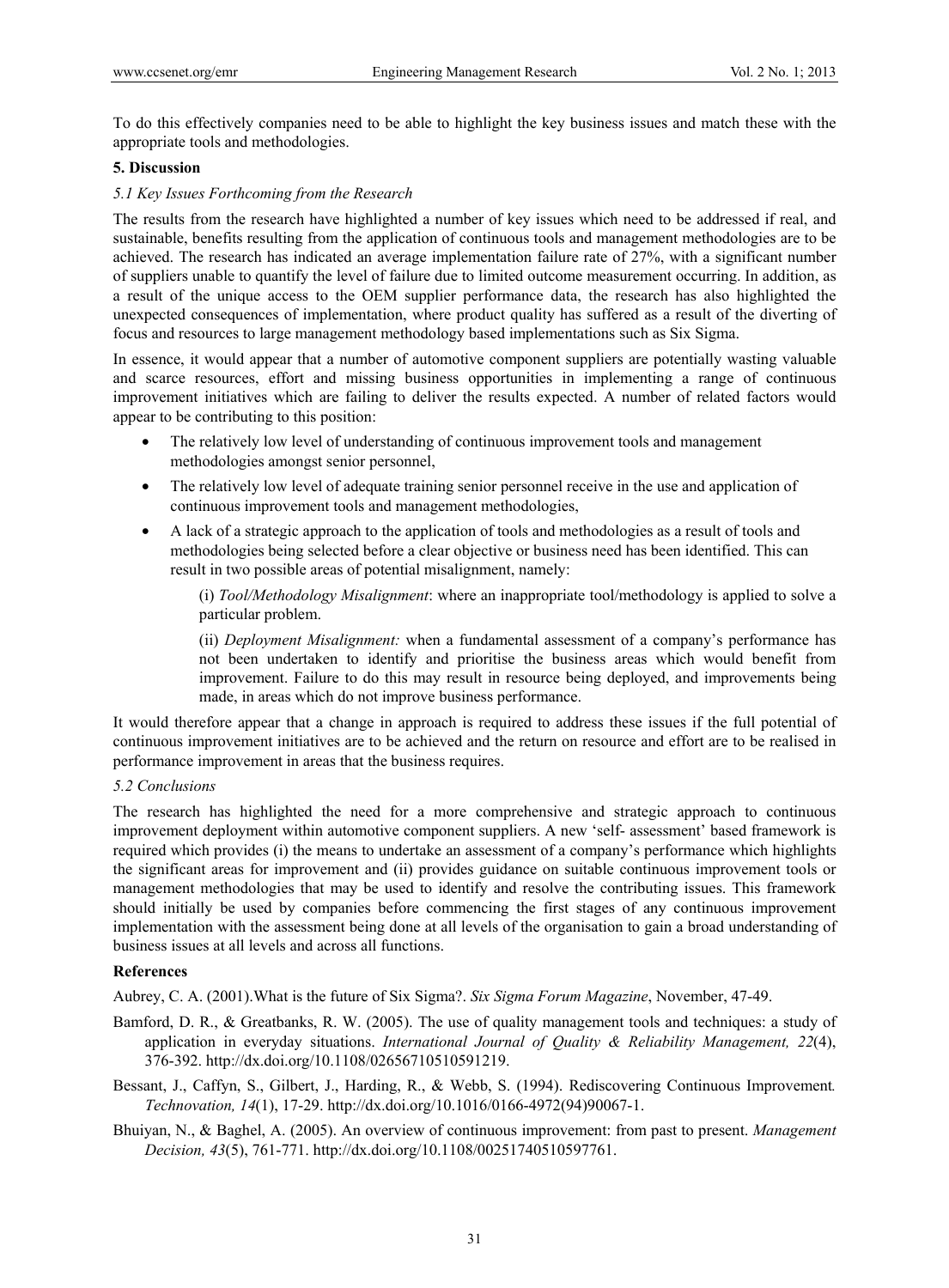- Bunney, H. S., & Dale, B. G. (1997). The implementation of quality management tools and techniques: a study. *The TQM Magazine, 9*(3), 183-189. http://dx.doi.org/10.1108/09544789710168966
- Chang, R. (1995). Core Threads of Continuous Improvements. *Management Development Review, 8*(4),14-16.
- Chapman, L. R., & Sloan, T. R. (1999). Large firms versus small firms do they implement CI the same way? *The TQM Magazine, 11*(2), 105-110. http://dx.doi.org/10.1108/09544789910370680.
- Cooke, E., & Dale, B. G. (1995). Organizing for Continuous Improvement: an examination. *The TQM Magazine, 7*(1), 7-13. http://dx.doi.org/10.1108/09544789510076843
- Dale, B. G., & Mc Quater, R. E. (1998). *Managing business improvement and quality: implementing key tools and techniques*. Blackwell Publishing, Oxford.
- Deloitte Touche Tohmatsu. (2004). Supply Chain Management: Automotive industry point of view. *Global Manufacturing Industry benchmark Survey 2004*.
- Dillard, J. F., Ruchala, L., & Yuthas, K. (2005). Enterprise resource planning systems: a physical manifestation of administrative evil. *International Journal of Accounting Informations Systems, 6*(2), 107-127. http://dx.doi.org/10.1016/j.accinf.2005.02.001.
- Easterby-Smith, M., Thorpe, R., & Lowe, A. (2002). *Management Research: An Introduction* (2nd ed.). Sage Publications, London.
- Emiliani, M. L., & Stec, D. J. (2005). Leaders lost in transformation. *Leadership and Organisation Development Journal, 26*(5), 370-387. http://dx.doi.org/10.1108/01437730510607862.
- Goldenson, D., & Herbsleb, J. (1995). *After the Appraisal: A Systematic Survey of Process Improvement, its Benefits, and Factors that Influence Success.* Technical Report CMU/SEI-95-TR-009). Pittsburgh: Software Engineering Institute, Carnegie Mellon University. http://www.sei.cmu.edu/library/abstracts/reports/95tr009.cfm
- Grunberg, T. (2003).A review of improvement methods in manufacturing operations. *Work Study, 52*(2), 89-93. http://dx.doi.org/10.1108/00438020310462890.
- Grunberg, T. (2007). *Performance Improvement A method to support performance improvement in industrial operations*. PhD thesis. Royal Institute of Technology, Sweden.
- Harry, M. J., & Schroeder, R. R. (2000). *Six Sigma: The Breakthrough Management Strategy Revolutionizing the World's Top Corporations*. Currency, New York.
- Herron, C. (2006). *A methodology to disseminate lean manufacturing tools into general manufacturing.* PhD thesis. University of Newcastle, UK.
- Herron, C., & Braiden, P. M. (2004). *A methodology for developing sustainable quantifiable productivity improvements in manufacturign companies*. 13<sup>th</sup> International Working Seminar for Production Economics, IGLS, Austria 16<sup>th</sup> -20<sup>th</sup> Febuary 2004.
- Hurst, K. (2005). *Lean Manufacturing Research Report*. Retrieved March 2006, from http://www.themanufacturer.com/irr.
- Michela, J. L., Jha, S., & Noori, H. (1996). The dynamics of continuous improvement: aligning organizational attributes and activities for quality and productivity. *International Journal of Quality Science, 1*(1), 19-47. http://dx.doi.org/10.1108/13598539610117975.
- Kotter, J. P. (1995). Leading changes; why transformation efforts fail. *Kotter,* March-April, 59-67.
- Kwak, Y. H., & Anbari, F. T. (2004). Benefits, obstacles, and future of six sigma approach. *Technovation*, 26, 708-715. http://dx.doi.org/10.1016/j.technovation.2004.10.003.
- McQuater, R. E., Scurr, C. H., Dale, B. G., & Hillman, P. G. (1995). Using quality tools and techniques successfully. *The TQM Magazine, 7*(6), 37-42. http://dx.doi.org/10.1108/09544789510103761.
- Pavnaskar, S. J., Gershenonson, J. K., & Jambekar, A. B. (2003). Classification scheme for lean manufacturing tools. *International Journal of Production Research, 41*(13), 3075-3090. http://dx.doi.org/10.1080/0020754021000049817.
- Perry, L. (1995). Effective facilitators a key element in successful continuous improvement processes. *Training for Quality, 3*(4) 9-14. http://dx.doi.org/10.1108/09684879510098204.